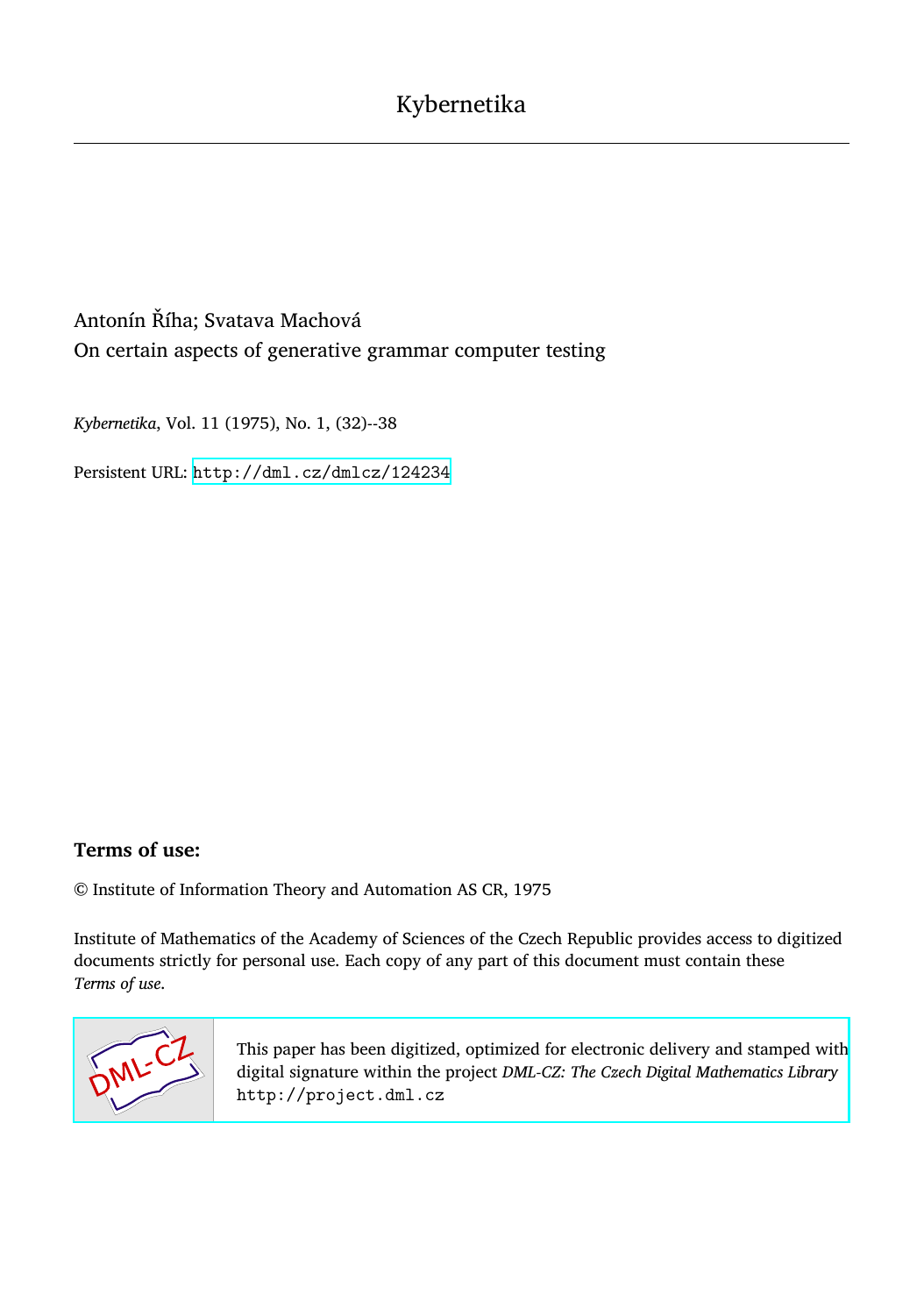#### KYBERNETIKA— VOLUME *11* (1975), NUMBER

## On Certain Aspects of Generative Grammar Computer Testing

ANTONÍN ŘÍHA, SVATAVA MACHOVÁ

The present paper deals with the description of computer testing of the functional generative description (proposed by P. Sgall). Illustrations are given of the system of programmes for testing the generative component of the grammar, and some aspects of notation necessitated by the specific requirements of computer testing are pointed out.

#### 1.

The problem whether a particular generative grammar is working in such a way as it is assumed to, is unsolvable by a linguist not aided by computer. Therefore, programmes started to be written, so as to enable the computer to test particular variants of generative description (cf.  $\lceil 1; 2; 3 \rceil$ ).

In the Computing Centre of Charles University in Prague tests are being worked out for functional generative description of the Czech language. Some preliminary tests were carried out earlier on smaler types of computers (LGP 30 — 1965; Minsk 22 — 1969). The aim of the present paper is to describe the preparation of the programmes for testing the generative component (GC) of a certain variant of functional generative description (cf.  $[4; 5]$ ), enumerating semantic representations (SR's) of sentences.

Before demonstrating the way in which the testing is carried out we shall give a brief outline of the basic properties of the GC of the functional generative description.

#### $\overline{2}$

The GC is a context-free phrase structure grammar, i.e. a grammar of the type 2 in Chomsky's classification of grammars. Together with the theory of immediate constituents the dependency syntax finds its application in it. In the GC there are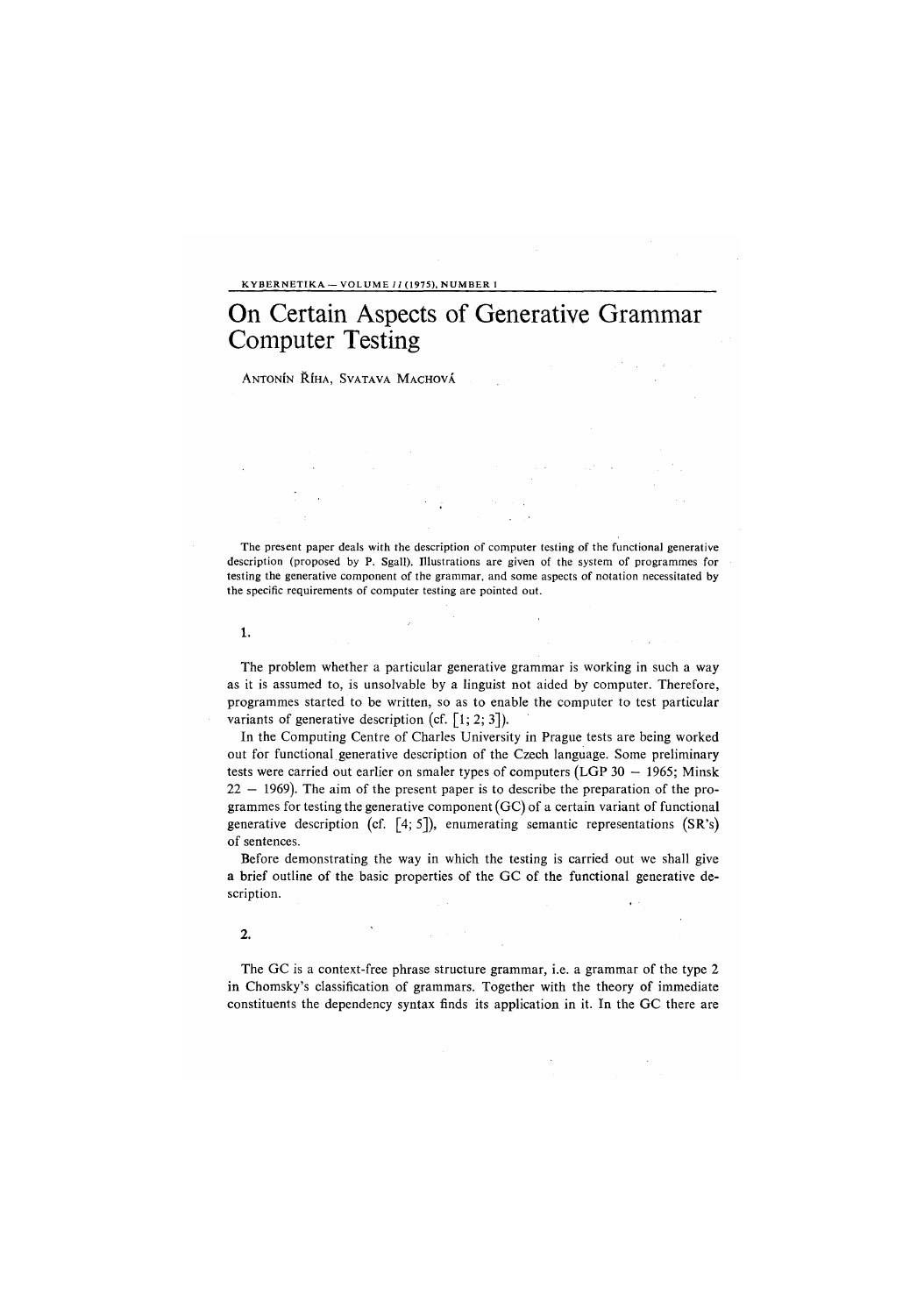several types of context-free rules: modifying, substitutional and selectional ones. They are shown illustratively in Fig. 1, where  $U, V, W$  are auxiliary non-terminal symbols,  $u$  is a terminal symbol,  $r$  is a functor of two arguments  $-$  terminal symbol indicating which of the two non-terminal symbols on the right-hand side of the rule

REWRITING RULES 
$$
\leftarrow
$$
 substituting rules  $U \rightarrow (VrW)$   
selectional rules  $U \rightarrow V$   
selectional rules  $U \rightarrow u$ 

Fig. 1.

is the governing one and which is the dependent one as well as the type of dependency. For the sake of simplicity each of the terminal and non-terminal symbols is represented by a single letter.

A substitution of some units for others is often possible in Czech in certain contexts only. The GC meets this fact generally by introducing new, more refined categories specified by indices.

In the written form of the grammar, non-terminal symbols of the grammar are ordered  $(n + 2)$ -tuples  $X, X_0, X_1, \ldots, X_n$  where  $X$  is the so-called name-symbol, i.e. a name shared by a certain class of non-terminal symbols, and  $X_0, X_1, \ldots, X_n$  are indices specifying individual non-terminal symbols of that class. Terminal symbols are characterized by a similar structure. From a linguistic point of view the namesymbols in terminal symbols correspond to the so-called lexemes, grammatemes, and functors. *(*One name-symbol corresponds to the left bracket and one to the right one.) For the time being the total number of lexemes in the variant tested is 275. Thus this experiment ranks among those experiments operating with a "lexicon" of a small extent which is typical of most computer experiments with generative grammar so far.

The number of indices actually used varies with the individual name-symbols the brackets and some other name-symbols having no indices at all. The maximum number of indices attached to one non-terminal name-symbol is 15; the maximum number of indices attached to one terminal name-symbol is 30; the maximum number of values of each individual index is 94, and the average number of values per one index is 8.

#### **3.**

The form of grammar was maintained in a shape close to the original one, with which the linguists are used to work, and which makes a good orientation in the grammar possible. Some modifications, however, were carried out. The values of the indices were coded with natural numbers and some designations were introduced, such as the so-called references, which make it possible to do only one registering of the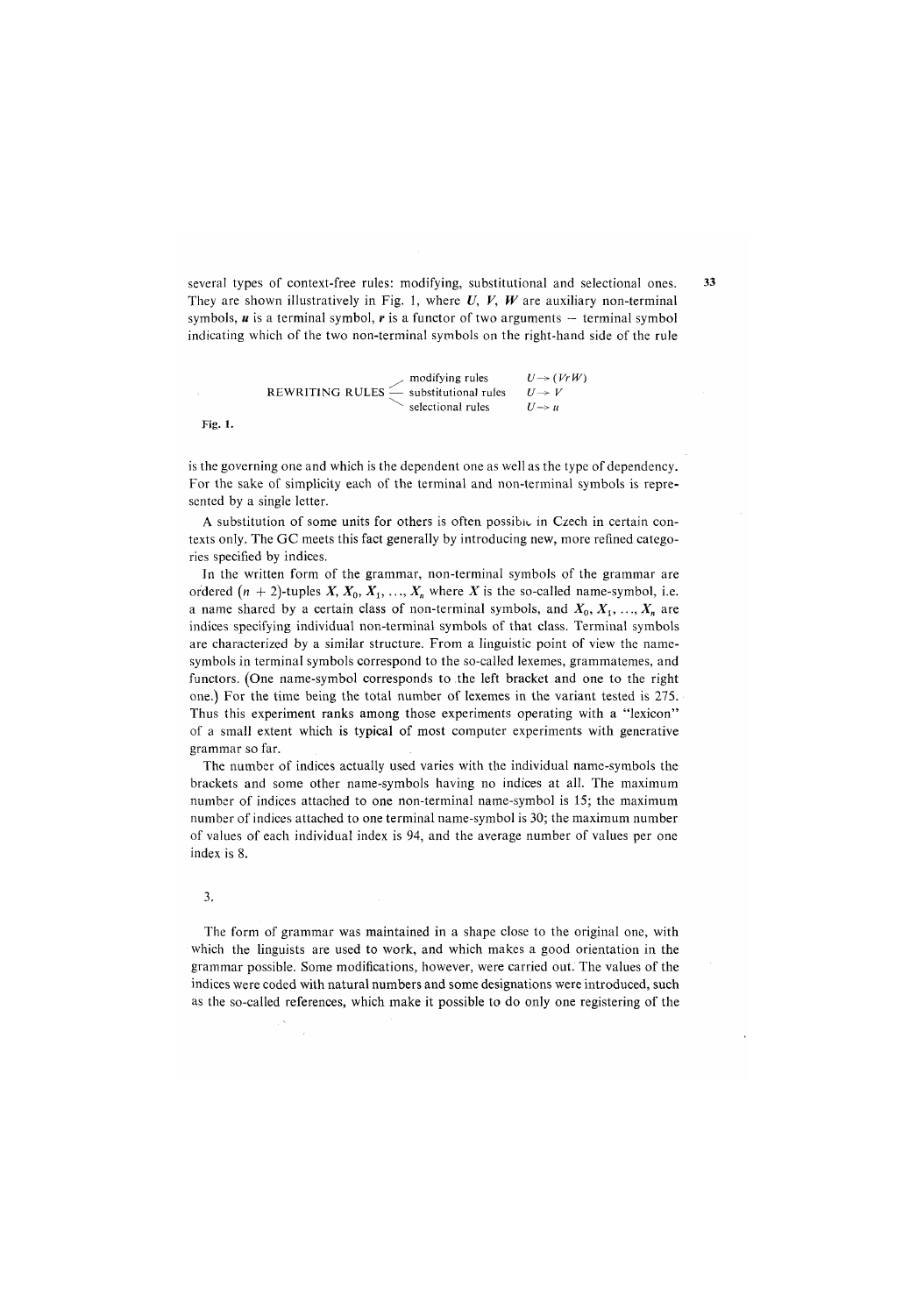34 lists of index values and even of the whole non-terminal symbols that occur more than once, and to refer to these values in other cases. These lists, symbols and values are usually referred to by means of references only in the frame of a single rulescheme so that these references do not cause any serious slowing down of the work of the programme and at the same time they save the storage space.

There are some quantitative characteristics of the variant tested here (the given values are mere estimates based on partial calculations, exact values will be reached on the computer in the course of transducing the grammar into a form suitable for the work of the programme):

|     | a) the number of non-terminal name-symbols                                        | 62   |
|-----|-----------------------------------------------------------------------------------|------|
|     | b) the average number of indices with one non-terminal name-symbol                |      |
|     | c) the average number of possible values of one index with one non-terminal name- |      |
|     | symbol                                                                            | 8    |
|     | d) the number of terminal name-symbols                                            | 304  |
|     | e) the number of "proper" name-symbols corresponding to lexemes                   | 275  |
|     | f) the average number of indices with one terminal name-symbol                    | 13   |
|     | g) the average number of possible values of one index with one terminal name-     |      |
|     | symbol                                                                            |      |
|     | h) the average number of schemes of left-hand sides for one non-terminal name-    |      |
|     | symbol                                                                            |      |
| i). | the total number of schemes of left-hand sides                                    | 460  |
|     | k) the average number of schemes of right-hand sides for one left-hand side       |      |
|     | m) the total number of schemes of right-hand sides                                | 1010 |

The leftmost-derivation method is used as well as a random choice of alternatives. It was, however, necessary to avoid a repeated choice of some e.g. recursive rules, which would lead either to an excessive prolongation of the string generated, possibly without any transition to terminal symbols, or to a situation where the number of some types of SR's in the generated sample would be far removed from their actual frequency in the language. Therefore, the alternatives on the right-hand sides are not picked out at random only, but with a certain prescribed probability. In consequence of the use of rule-schemes it is not possible to prescribe the probabilities only to the schemes of the right-hand sides as wholes, but it is necessary to prescribe also probabilities for various values of indices used in these schemes. The prescribed probabilities also enable us to control the derivation of the SR's so as to make the generated sample contain, first of all, some strings of a particular type chosen a priori, which we intend to examine more closely. Thus it will be possible to change the set of the generated strings by means of a change of the probabilities prescribed. Here is an example of the form of the rule-scheme in the written form of the grammar (the modifying rule):

*VERBUM*  $0 = 18$   $7 = 1 (50), 2$   $8 = 0,1$   $\frac{6}{5} = 13 \rightarrow 40$  (NP  $0 = 9 (20), 10 (30), 11$  $2 = I$   $3 = L8$   $RD$   $LS$ 

 $\lambda$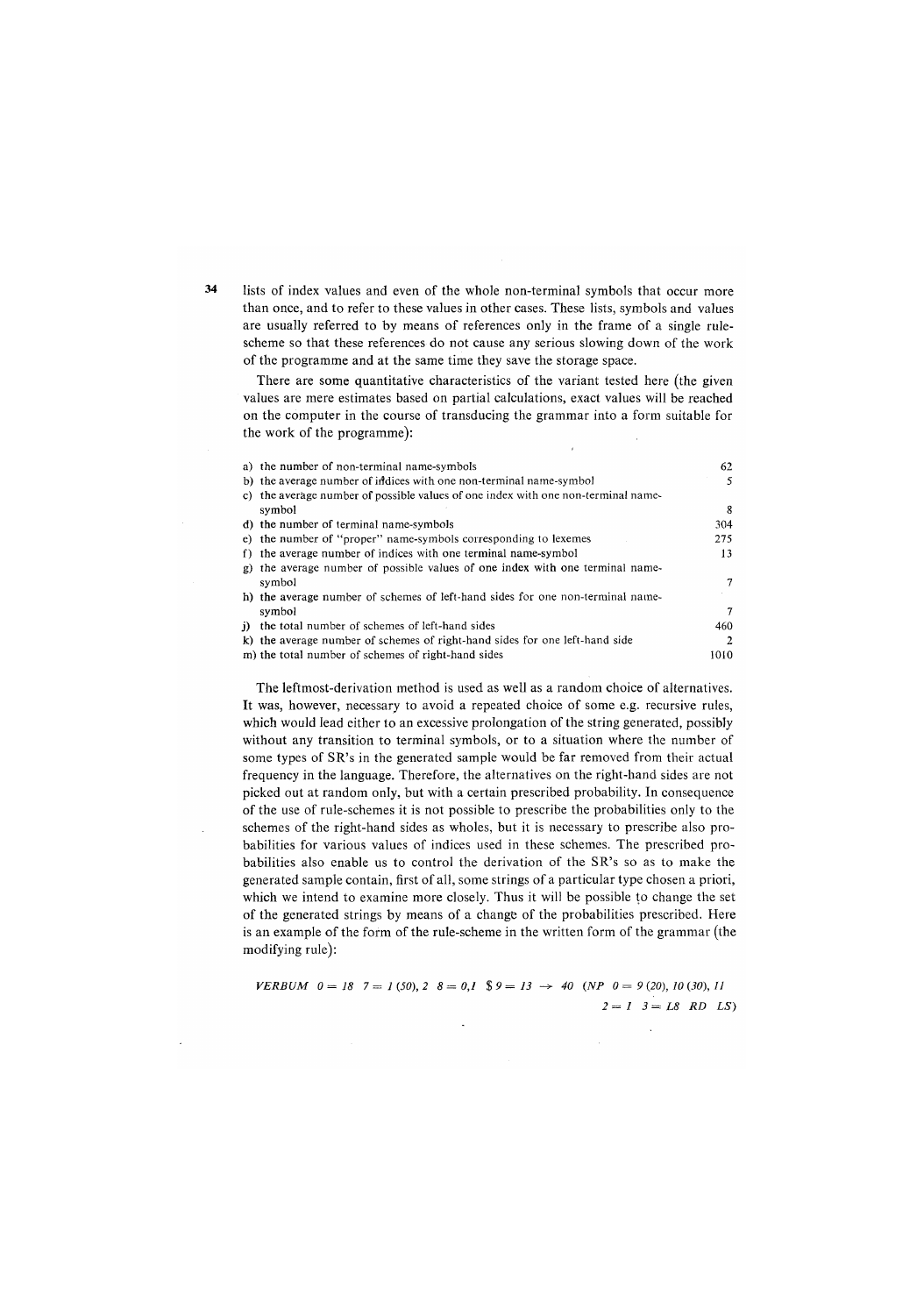| <b>VERBUM, NP</b>       | are non-terminal name-symbols                                                                                                                                                    |
|-------------------------|----------------------------------------------------------------------------------------------------------------------------------------------------------------------------------|
| RD                      | is a functor (terminal name-symbol)                                                                                                                                              |
| $7 = I(50), 2$          | in 50% of cases the non-teminal symbol "VERBUM $7 = 1$ " will<br>be rewritten according to the above rule, in the rest of cases it is necessary<br>to use the next suitable rule |
| $8 = 0, 1$              | the rule can be used when the value of index 8 with the given non-teminal<br>symbol is 0 or 1                                                                                    |
| $S = 13$                | the rule can be used for the non-terminal name-symbol <i>VERBUM</i> when<br>index 9 either has the value 13 or is not used                                                       |
| 40                      | the prescribed probability for the choice of this alternative (other alter-<br>natives are not quoted here for this example)                                                     |
| $0 = 9(20), 10(30), 11$ | in 20% of cases the value 9 is to be chosen; in $30\%$ of the rest of cases the<br>value 10 is to be chosen, otherwise the value 11                                              |
| $3 = L8$                | the value of index 3 with the non-terminal symbol $NP$ will equal the<br>value of index 8 of the rewritten non-terminal symbol                                                   |
| LS                      | another type of reference; in this place the whole left-hand side should<br>be repeated (i.e. <i>VERBUM</i> with all its indices).                                               |
|                         |                                                                                                                                                                                  |

**4.** 

The most essential work involved in the transduction of the grammar into a shape which is convenient for the work of the computer was left to the GRAMMAR TRANSDUCER programme, which also performes the input check of the representation. The programmes are being prepared for the computer of the type IBM 370 and will be written in PL/1 programming language.

The whole grammar will be written on a magnetic disk by means of the GRAMMAR TRANSDUCER programme as one file. This file will contain records of variable lengths. Each record will contain information about all left-hand sides with the same name-symbols and about the corresponding right-hand sides.

The main programme - DERIVATION OF SEMANTIC REPRESENTATIONS — and the generated string will be stored in the internal storage of the computer. The programme reads a corresponding record of the file on the disk storage, using the code of the non-terminal name-symbol as a key. The record read is processed directly in the buffer with the use of based variables; first, an appropriate left-hand side of the rule and then a corresponding right-hand side of it are found and then the substitution is carried out. On the output of the programme there will be two output files containing generated semantic representations. One of them will be recorded on the magnetic tape and will serve as an input for the next (transductive) component of the generative system, the other will be a file to be printed and to serve for checking up the results.

Possible changes and corrections of the rules of the grammar will be carried out by means of the programme called GRAMMAR MODIFIER, which will carry out the changes in the file stored on the magnetic disk according to the data on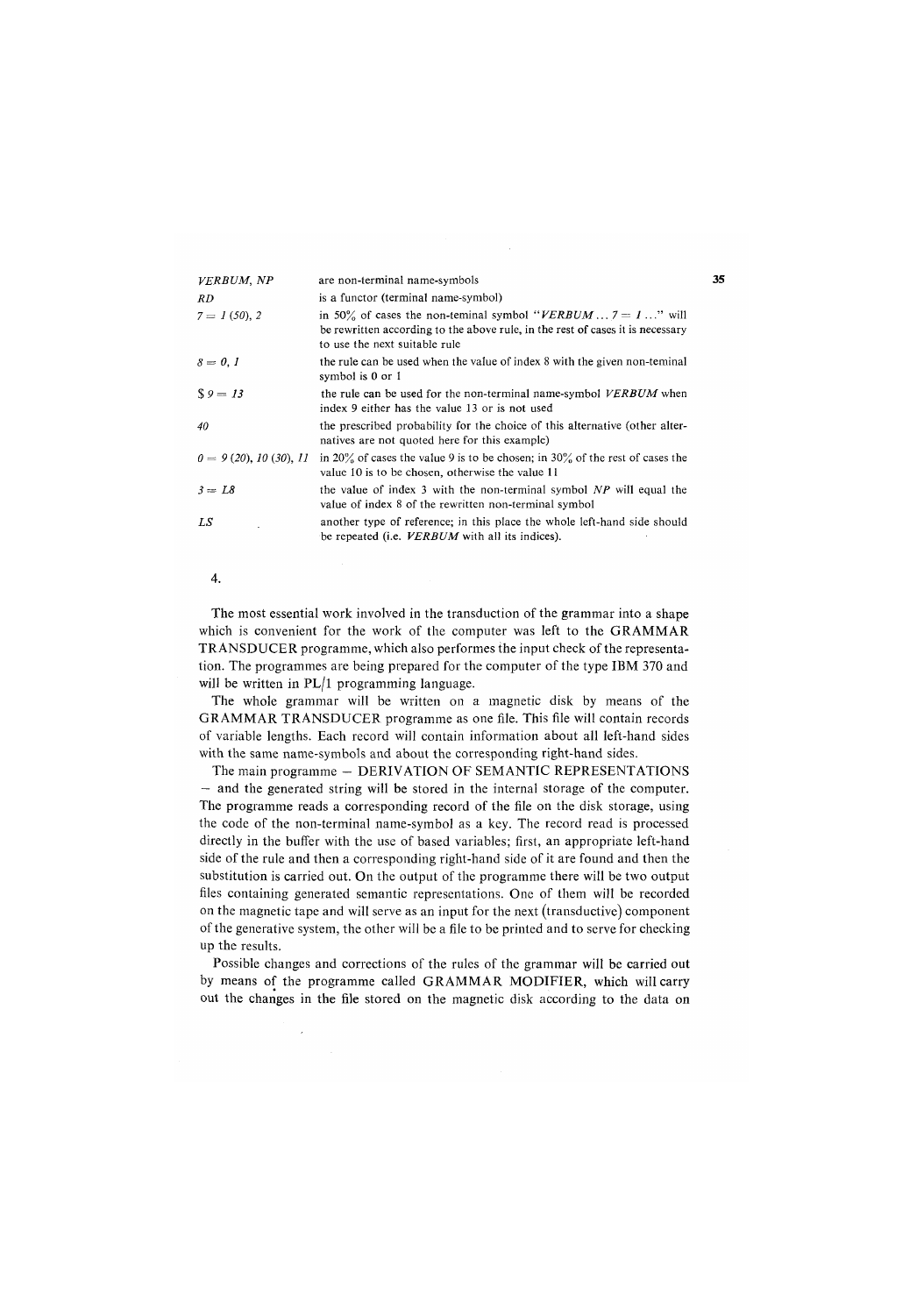36 punched cards. A system of programmes for testing the whole generative grammar is illustrated by means of a flow-chart diagram *(*Fig. 2).



Fig. 2.

Input files:

- $I_1$  Rules of Grammar
- *12* Rules of Transduction
- *13* Rules of Transduction
- $I_4$  Rules of Transduction

Processes:

- $P_1$  Derivation of Semantic Representations
- *P2* Transduction to the Phenogrammatical Level

 $P<sub>3</sub>$  Transduction to the Morphemic Level

- $P_4$  Transduction to the Graphemic Level
- Output files:
- $O<sub>1</sub>$  Semantic Representations of Sentences
- $\mathbf{0}_2$  Representations of Sentences on the Phenogrammatical Level
- *03* Representations of Sentences on the Morphemic Level
- $O<sub>4</sub>$  Sentences in Graphemic Form



Fig. 3.

#### Input files:

- $I_0$  Vocabularies and Rules of Grammar
- $I_0'$ Corrections and/or Modifications
- *I[* Initial Pseudorandom Number
- *I'{* Preprocessed Initial String for the Derivation

Processes:

- *T* Grammar Transducer
- *M* Grammar Modifier
- *Pr* Derivation of Semantic Representations
- Output files:
- $O<sub>0</sub>$  List of the Rules of Grammar
- $O_0^7$  List of the Modified Rules of Grammar
- $O<sub>1</sub>$  Semantic Representations of Sentences

Output/Update/Input file:

 $I_1$  Vocabularies and Rules of Grammar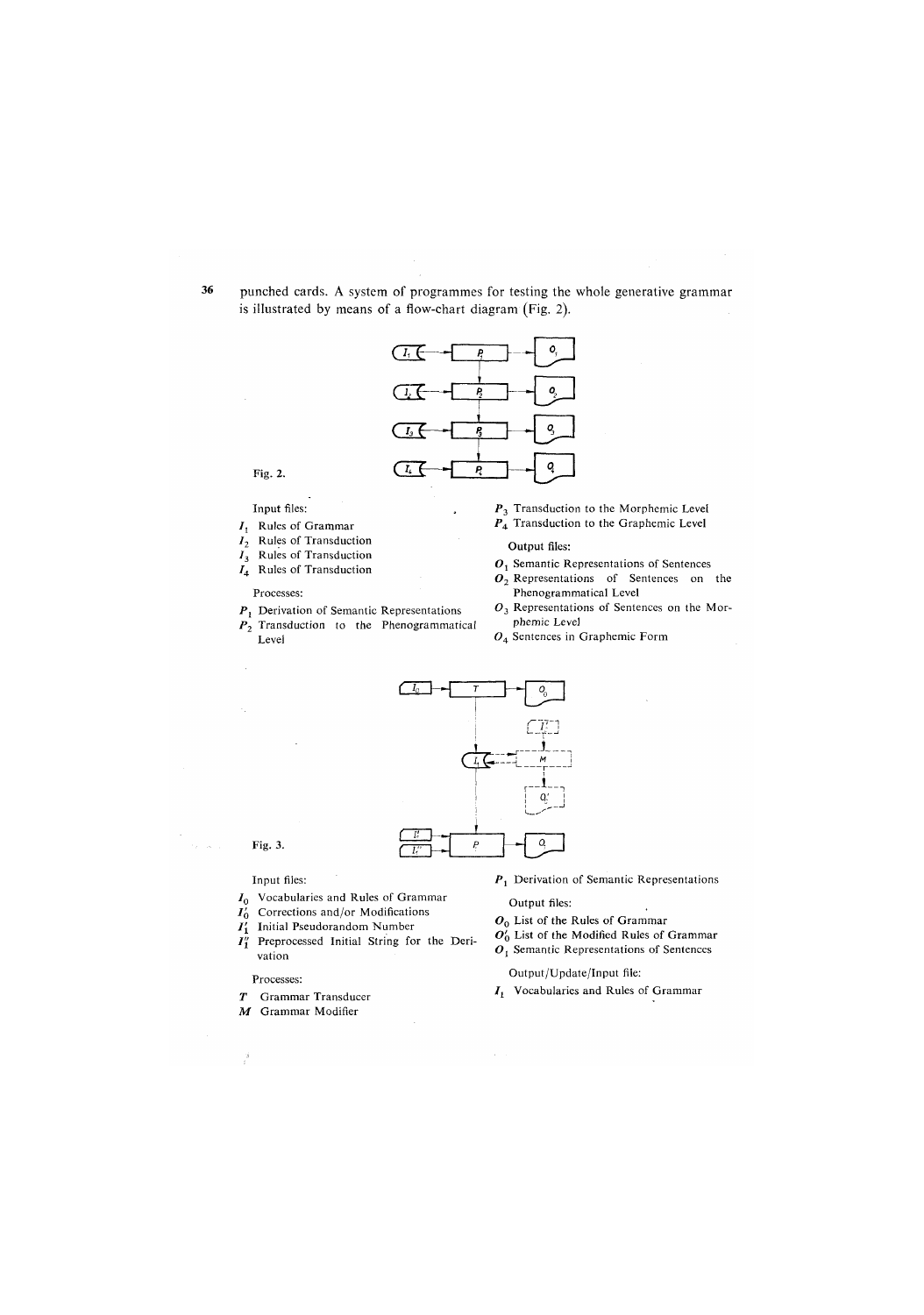The diagram of programmes corresponding to the GC is given in Fig. 3. The other data will be prepared in an analogous way.

5.

The algorithm for generating semantic representations as well as the algorithms for the transduction to the other levels are taken from the theoretical description of the system. Bulk of work at writing each of the programmes is connected with the determination of the structure of the data-files and data-sets distribution in the internal or external storage. It is very important and even decisive from the point of the promptness of the operations of the programme to ensure the number of transmissions between the internal and external storage to be minimum and the search in the files to be as effective as possible.

Our method of computer testing of the generative grammar, i.e. making the computer generate representations of sentences, is similar to that developed at Michigan (see [3]), at Stuttgart (see [1]) as well as other research centres. The main difference between Friedman's test and that carried out here lies in the fact that two different types of generative grammars are under test, viz. a transformational generative grammar in the former and a functional generative grammar working with a semantic base in the latter.

As far as the questions of notation applied and the component algorithms are concerned, a number of identical problems is faced in the testing of either of the above types of grammars. In both a formalized notation of representation of the rules of grammar and other data has been worked out. Unlike the system of J. Friedman, a grammar without any ordering of rules is made use of in the test for the functional generative grammar.

In each of the two tests a different kind of control of the derivation process is applied. J. Friedman utilizes so-called skeletons, constraints and node variables i.e. means making it possible to determine to a large extent the structure of the generated sentence in advance. E.g. the skeletons make it possible not to start from the initial symbol in the process of generation, but to start from some pre-established string (which will form a part of the sentence generated); this process, among others, may be used for testing some group of rules chosen. Apart from the above means a random choice is made from among the possible variants of rules. In testing the functional generative grammar the derivation is controlled by a system of probabilities prescribed for the choice of individual variants. Like in the tests of J. Friedman, in this kind of testing, as well, it is not necessary to start the derivation process from the initial symbol, and it is possible to start also from some other pre-established string. The ordering of rules with Friedman makes it possible to proceed in generating "from the rules to the string", i.e. to see whether the left-hand side of the rule in question occurs within the string already generated: only when no such occurrence is found can one proceed to the next rule where a similar procedure is applied.